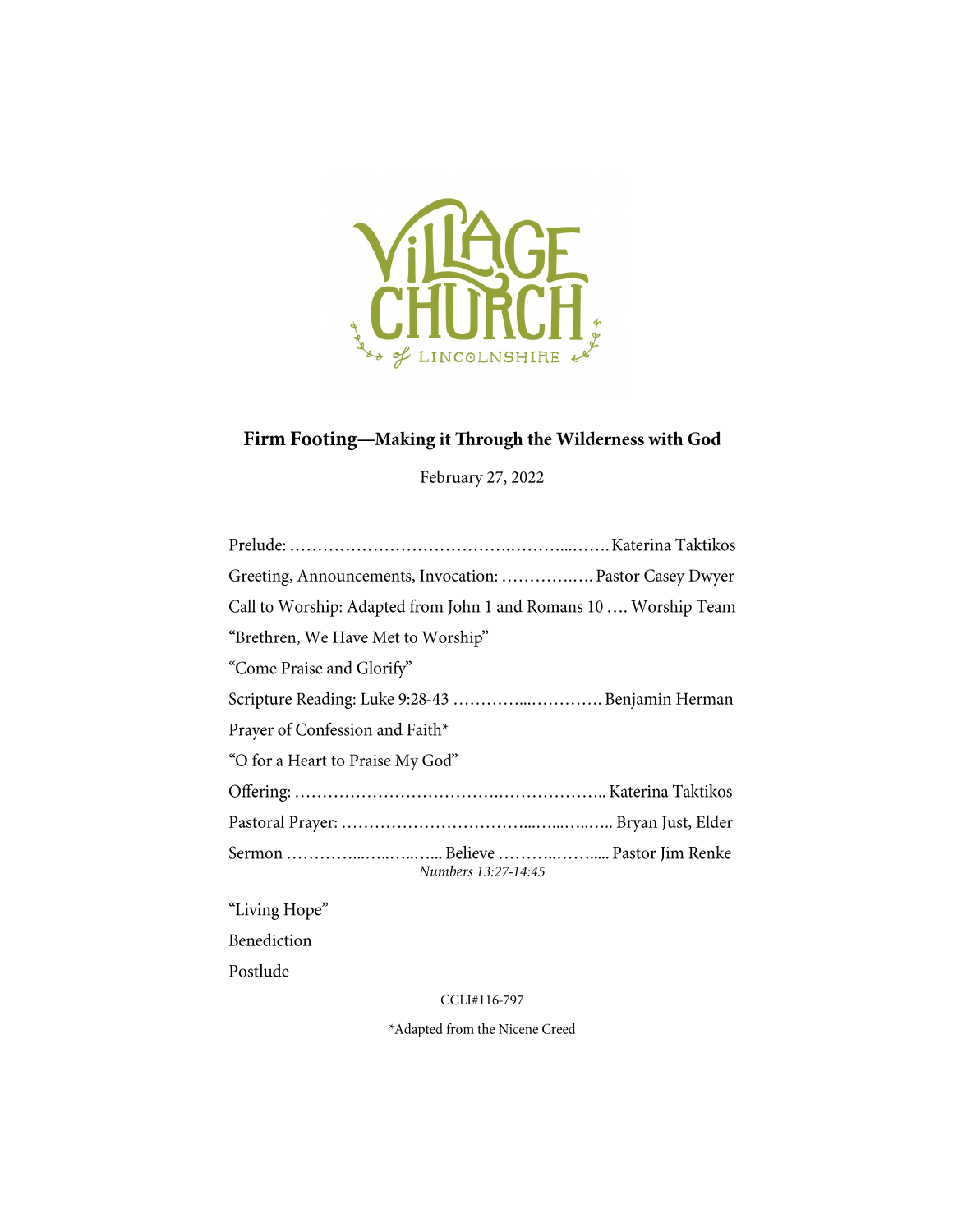### Brethren, We Have Met to Worship

Brethren we have met to worship And adore the Lord our God Will you pray with all your power While we try to preach the Word All is vain unless the Spirit Of the Holy One comes down Brethren pray and holy manna Will be showered all around

Brethren see poor sinners 'round you Slumb'ring on the brink of woe Death is coming hell is moving Can you bear to let them go See our fathers and our mothers And our children sinking down Brethren pray and holy manna Will be showered all around

Sisters will you join and help us Moses' sister aided him Will you help the trembling mourners Who are struggling hard with sin Tell them all about the Savior Tell them that He will be found Sisters pray and holy manna Will be showered all around

Let us love our God supremely Let us love each other too Let us love and pray for sinners Till our God makes all things new Then He'll call us home to heaven At His table we'll sit down Christ will gird Himself and serve us With sweet manna all around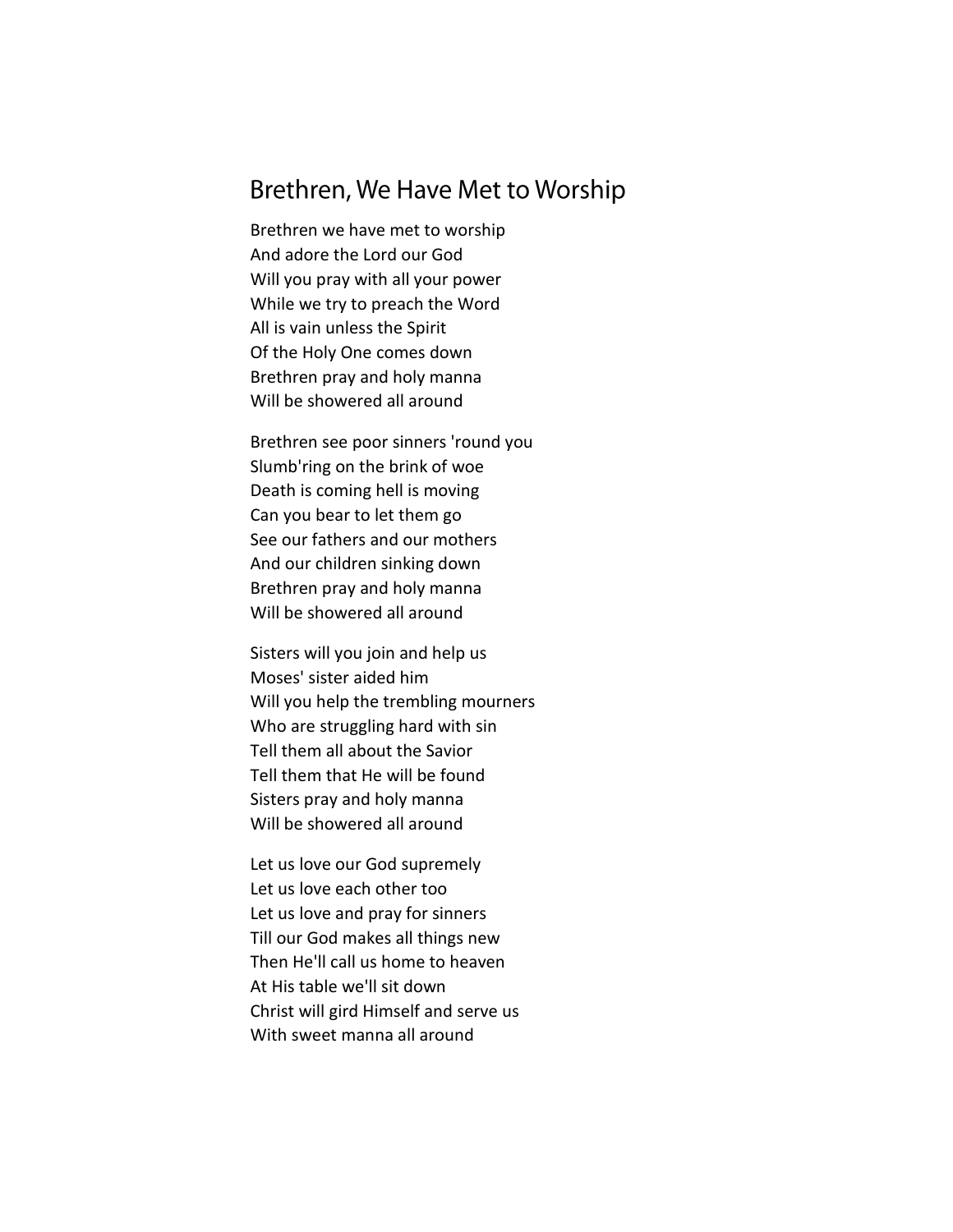# **Come Praise and Glorify**

Come praise and glorify our God The Father of our Lord In Christ He has in heav'nly realms His blessings on us poured For pure and blameless in His sight He destined us to be And now we've been adopted through His Son eternally

### Chorus

To the praise of Your glory To the praise of Your mercy and grace To the praise of Your glory You are the God who saves

Come praise and glorify our God Who gives His grace in Christ In Him our sins are washed away Redeemed through sacrifice In Him God has made known to us The myst'ry of His will That Christ should be the head of all His purpose to fulfill

Come praise and glorify our God For we've believed the Word And through our faith we have a seal The Spirit of the Lord The Spirit guarantees our hope Until redemption's done Until we join in endless praise To God the Three in One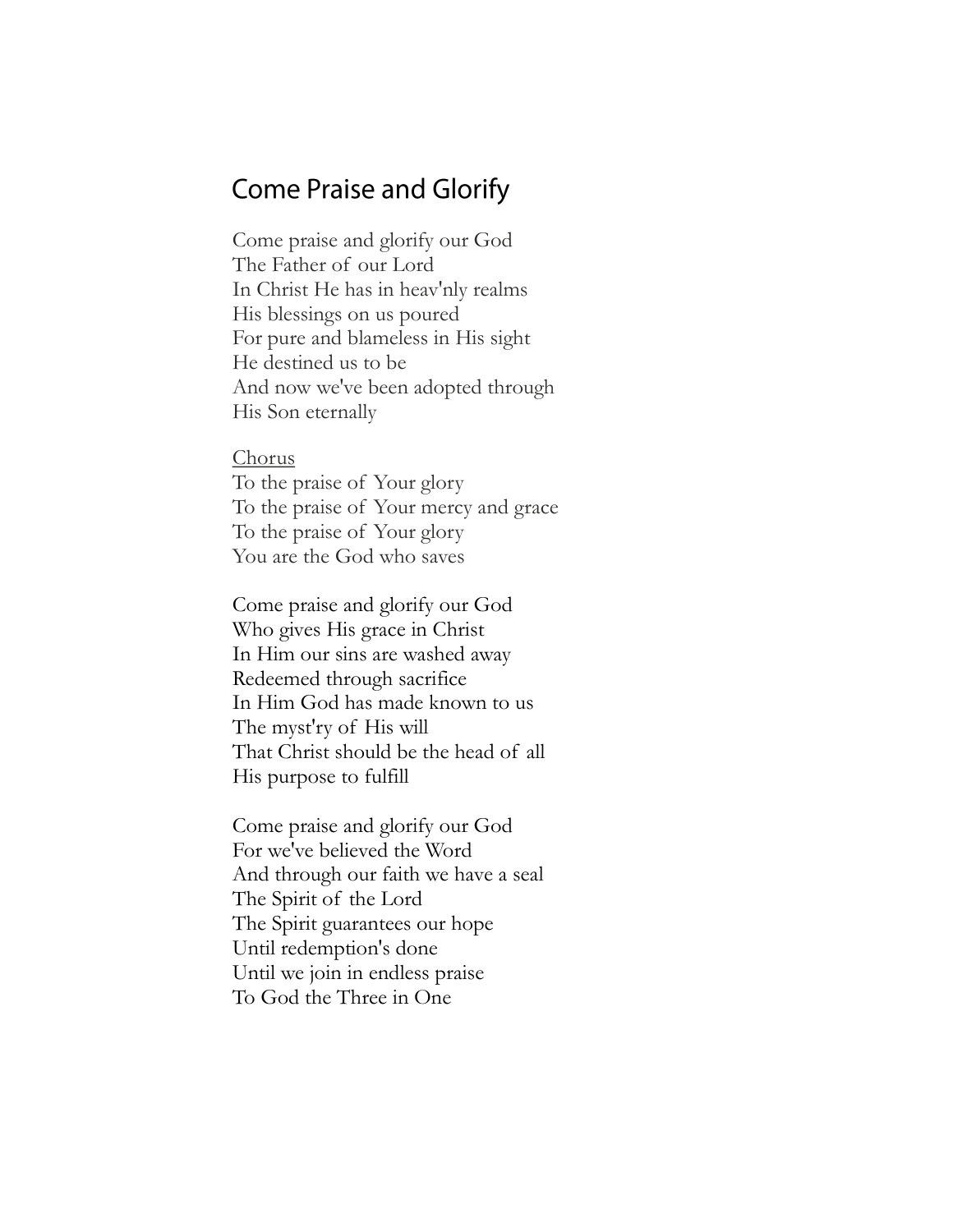# O For a Heeart to Praise My God

O for a heart to praise my God A heart from sin set free A heart that always feels Thy blood So freely shed for me A humble lowly contrite heart Believing true and clean Which neither life nor death can part From Him who dwells within

A heart in every thought renewed And full of love divine Perfect and right and pure and good A copy Lord of Thine Thy nature gracious Lord impart Come quickly from above Write Thy new name upon my heart Thy new best name of love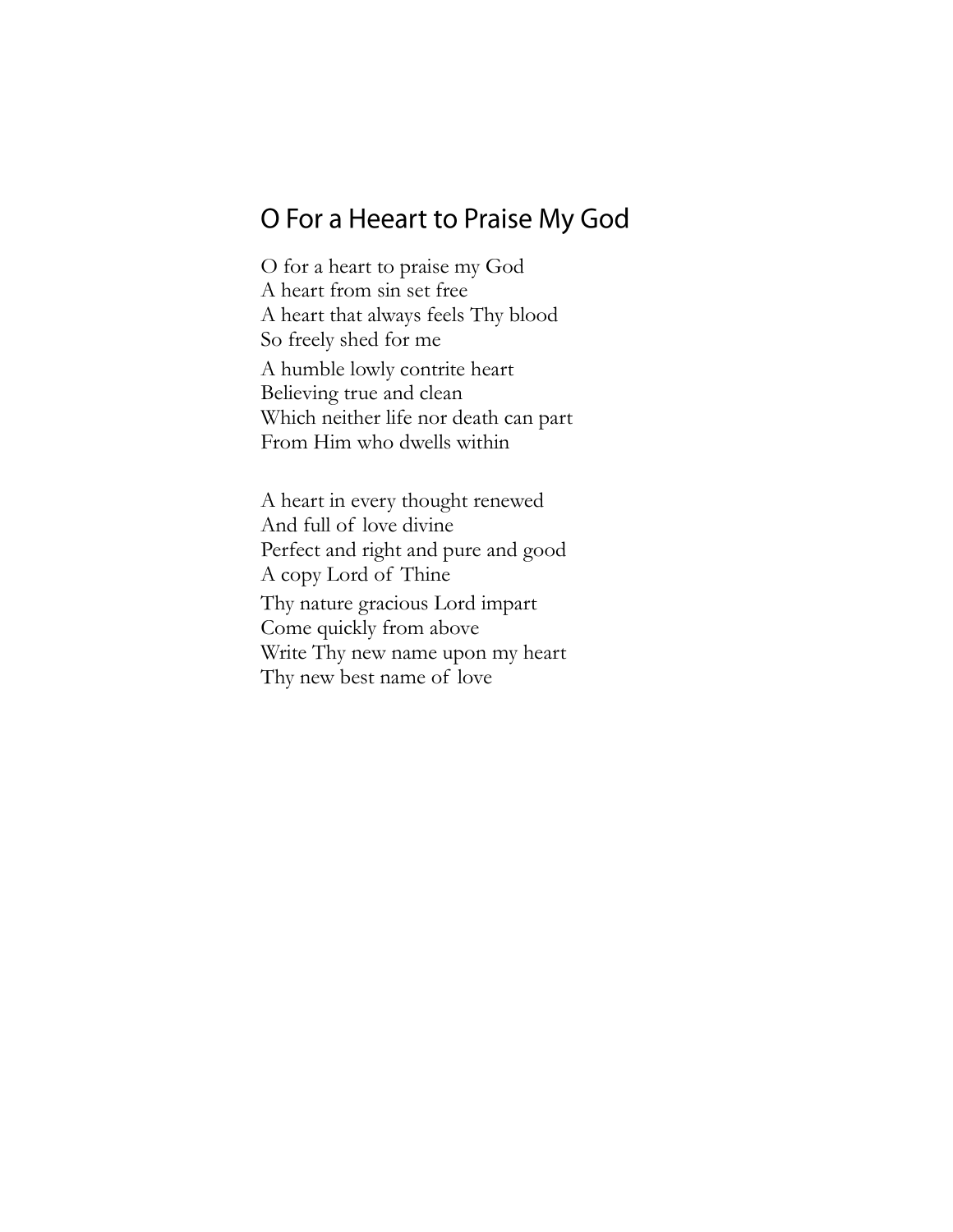## **Living Hope**

How great the chasm that lay between us How high the mountain I could not climb In desperation I turned to heaven And spoke Your name into the night Then through the darkness Your loving-kindness Tore through the shadows of my soul The work is finished the end is written Jesus Christ my living hope

Who could imagine so great a mercy What heart could fathom such boundless grace The God of ages stepped down from glory To wear my sin and bear my shame The cross has spoken I am forgiven The King of kings calls me His own Beautiful Savior I'm Yours forever Jesus Christ my living hope

#### Chorus

Hallelujah praise the One who set me free Hallelujah death has lost its grip on me You have broken every chain There's salvation in Your name Jesus Christ my living hope

Then came the morning that sealed the promise Your buried body began to breathe Out of the silence the Roaring Lion Declared the grave has no claim on me (REPEAT) Jesus Yours is the victory whoa

Jesus Christ my living hope Oh God You are my living hope